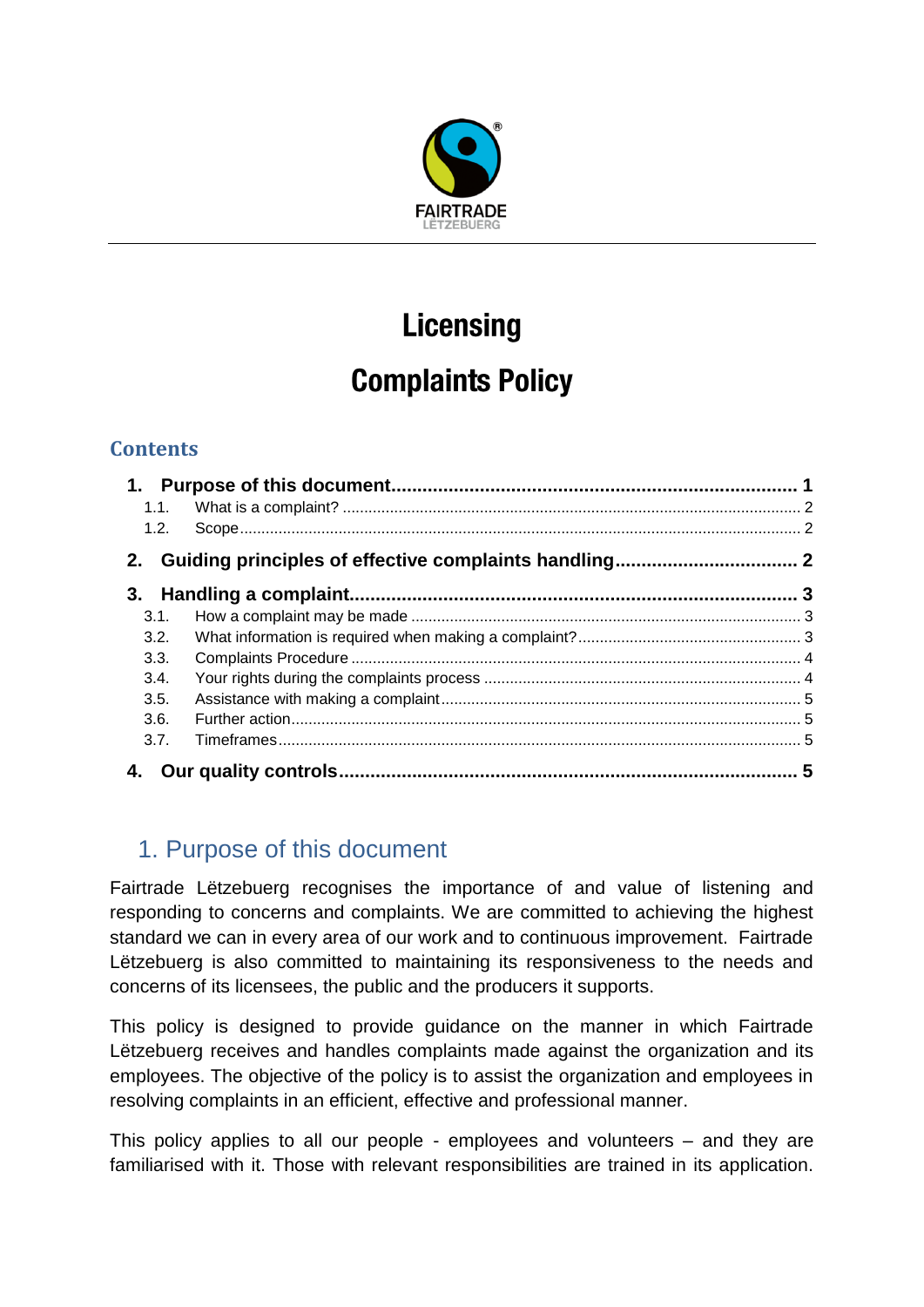

We make clear the value we place on receiving concerns and complaints in all relevant communications. We advise how a copy of this policy may be obtained and we provide clear information on how complaints may be made

#### <span id="page-1-0"></span>1.1. What is a complaint?

The policy is intended to address complaints made to Fairtrade Lëtzebuerg. A complaint under this policy is defined as an expression of dissatisfaction made to the organization, related to its services, or the complaints-handling process itself, where a response or resolution is explicitly or implicitly expected.

Any person or organization (the complainant) who is dissatisfied with a service provided by the organization may contact Fairtrade Lëtzebuerg to complain. At times, complaints can be by way of negative feedback, which may not require a resolution or formal follow-up. While this type of feedback is valuable to the organization, the policy does not apply to feedback of this nature.

#### <span id="page-1-1"></span>1.2. Scope

This policy is intended to apply to any complaint, regardless of who makes it.

We will accept complaints relating to our paid staff, volunteers, partners, contracted service providers or anyone else acting on our behalf.

Any person may make a complaint. Anonymous complaints can be made, however our ability to investigate anonymous complaints may be limited due to the nature of the reporting.

## <span id="page-1-2"></span>2. Guiding principles of effective complaints handling

Partners and employees should consider the following guiding principles of effective complaints handling:

| Visibility                   | Our Complaints Policy is available on the Fairtrade Lëtzebuerg Website and<br>also internally.                                                                                                                                                                                                                                                             |
|------------------------------|------------------------------------------------------------------------------------------------------------------------------------------------------------------------------------------------------------------------------------------------------------------------------------------------------------------------------------------------------------|
| Accessibility                | Our Complaints Policy is readily accessible to all partners, employees and<br>licensees. The Policy is easy to understand and includes details on making and                                                                                                                                                                                               |
|                              | resolving complaints.                                                                                                                                                                                                                                                                                                                                      |
| Responsiveness               | Receipt of each complaint is acknowledged to the complainant immediately.<br>Complaints will be handled in an efficient and effective manner. Complainants<br>will be treated courteously and kept informed of the progress of their complaint<br>throughout the complaint-handling process.                                                               |
| Objectivity                  | Each complaint is addressed in an equitable, objective and unbiased manner<br>through the complaints-handling process.                                                                                                                                                                                                                                     |
| Charges                      | There will be no charge to the complainant for making a complaint.                                                                                                                                                                                                                                                                                         |
| Confidentiality              | Personally identifiable information concerning the complainant is actively protected<br>from disclosure unless the complainant expressly consents to disclosure.                                                                                                                                                                                           |
| Customer focused<br>approach | All partners and employees of Fairtrade Lëtzebuerg, including the members of<br>the Board, the Executive Director and the senior management team, are<br>committed to efficient and fair resolution of complaints. We actively solicit<br>feedback from our licensees and producer partners on a regular basis and<br>acknowledge their right to complain. |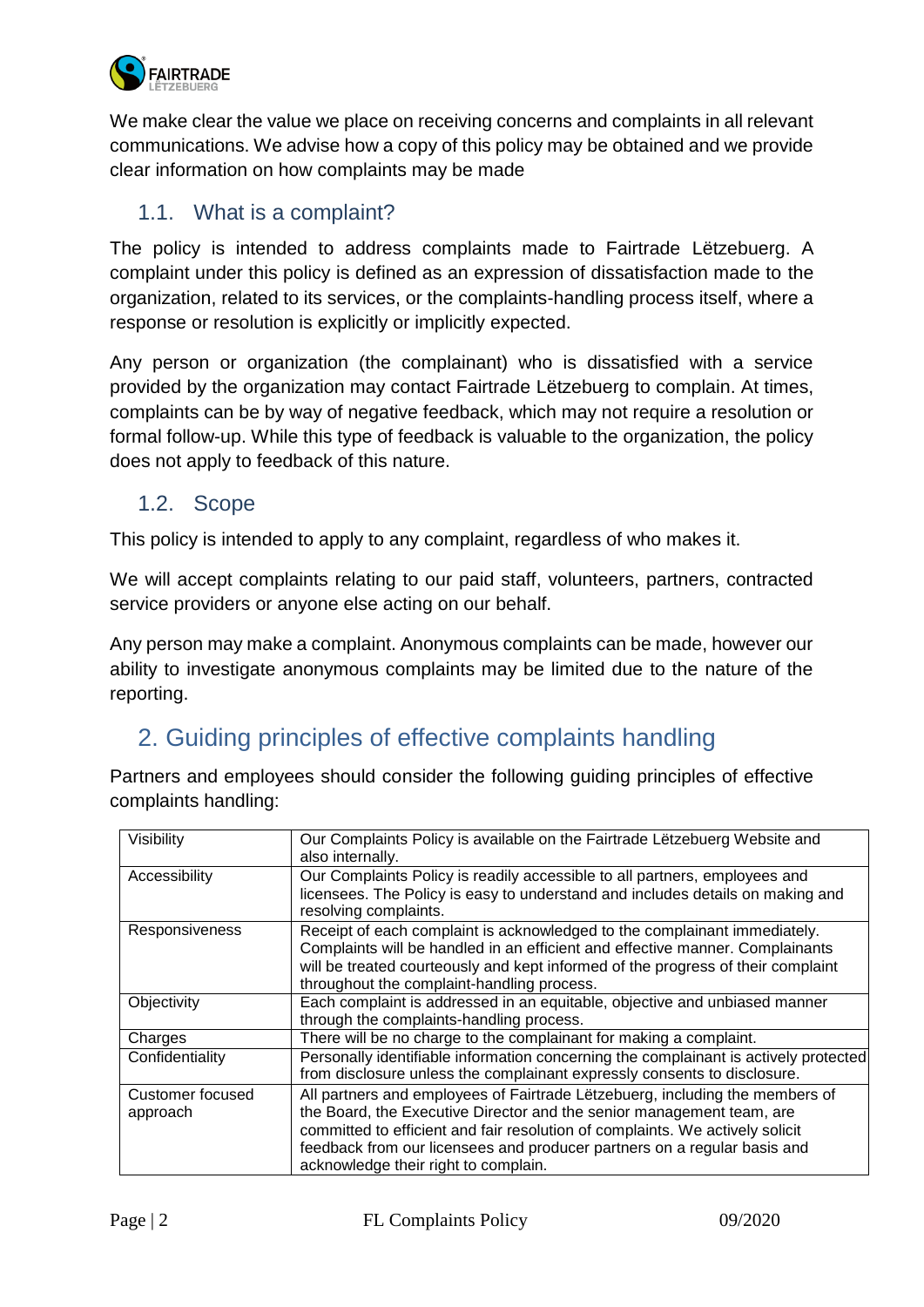

| Accountability | All partners and employees accept responsibility for effective complaints    |
|----------------|------------------------------------------------------------------------------|
|                | handling. The Executive Director will ensure that, where appropriate, issues |
|                | raised in the complaints handling process are reflected in partner and       |
|                | employee performance evaluation.                                             |
| Continual      | Our complaints handling process will be reviewed periodically to enhance its |
|                | efficient delivery of Improvement effective outcomes.                        |

## <span id="page-2-0"></span>3. Handling a complaint

#### <span id="page-2-1"></span>3.1. How a complaint may be made

Where a complaint is about a particular engagement, service, partner or employee and the complainant is familiar with the team working on the relevant matter, the complainant should address his/her complaint to the manager of that team. The complaint should be made in writing and provided by hand, email or post. Where possible, complaints should be made in writing so that the details of the complaint are clear and complete.

If the complainant is not sure who to address the complaint to, or if the complainant feels it is inappropriate to address the complaint to a particular person, the complaint can be addressed to:

Fairtrade Lëtzebuerg **Directrice** 2a rue de la Gare L-6910 Roodt-Syre email: [info@fairtrade.lu](mailto:info@fairtrade.lu)

If your complaint is about the Chief Executive Officer, your complaint should be addressed to:

Fairtrade Lëtzebuerg Président du Conseil d'Administration 2a rue de la Gare L-6910 Roodt-Syre email: info@fairtrade.lu

#### <span id="page-2-2"></span>3.2. What information is required when making a complaint?

When making a complaint, providing as much of the following information as possible will make it easier for us to resolve matters:

- Your name, position and contact details
- Your relationship with Fairtrade Lëtzebuerg
- The nature of the complaint
- Details of the Fairtrade Lëtzebuerg partner or employee involved (if applicable)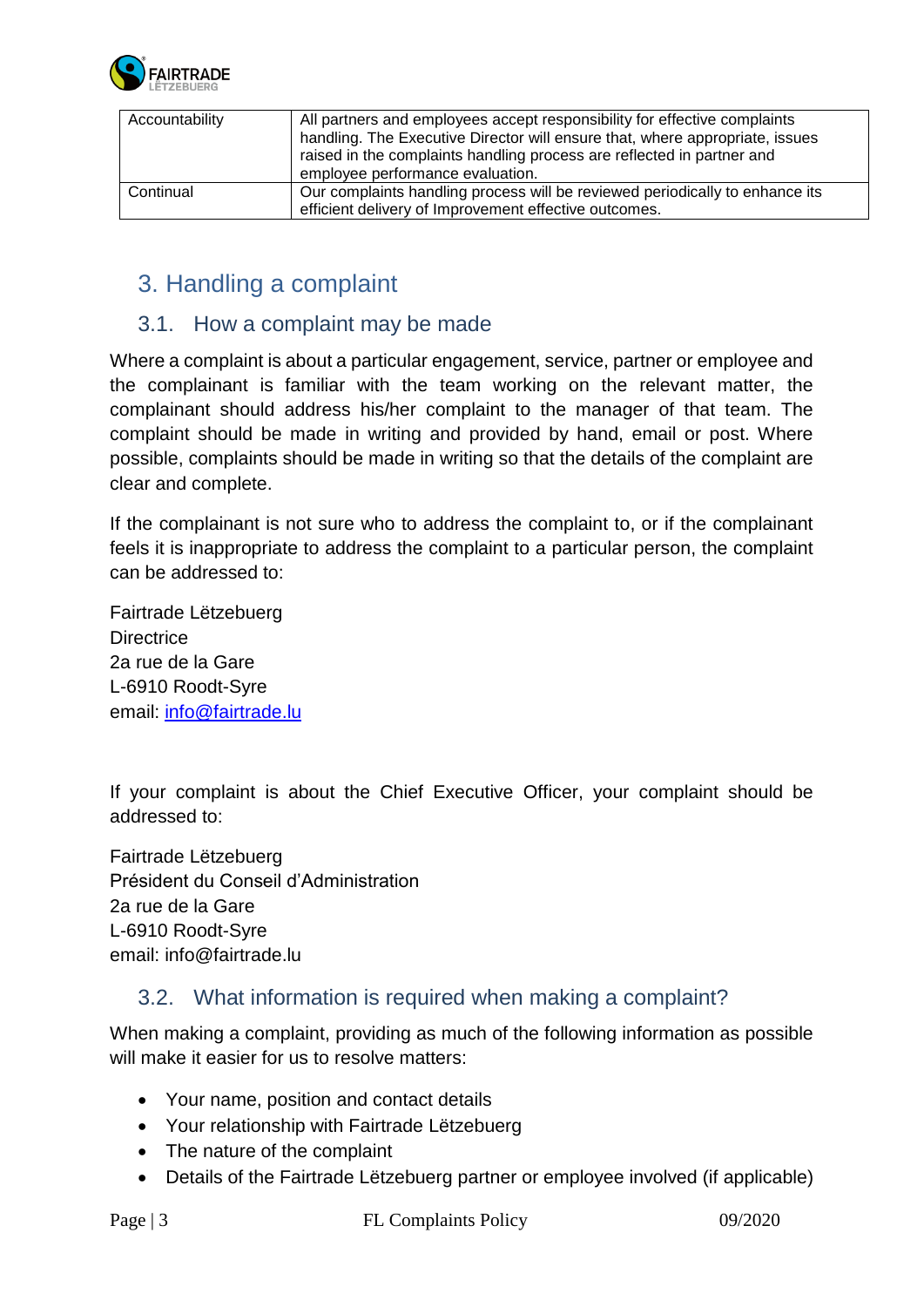

- Relevant dates
- Copies of any documentation supporting the complaint

#### <span id="page-3-0"></span>3.3. Complaints Procedure

We will endeavour to deal with inquires and minor complaints which are made orally by telephone or in person, during that initial phone call or meeting. If we cannot adequately deal with a complaint, the complaint will be assigned to a relevant staff member as outlined below for further investigation.

We will acknowledge all written complaints within 2 working days of receipt.

Your complaint will be assigned to a relevant staff member (or depending on the nature and seriousness of the complaint, a Board member) for investigation. For example, if your complaint relates to an issue of licensing, a member of the Commercial Relations Team will conduct the review. Any person with a conflict of interest in relation to the complaint shall be excluded from the review and decision-making process.

Each complaint (other than those determined by the relevant staff member to be frivolous or vexatious) will be investigated. The person handling the complaint will make reasonable effort to:

- Establish the facts and gather the relevant information regarding the complaint; and
- If necessary and/or practicable, interview those involved.

The level of investigation will be commensurate with the seriousness and frequency of the complaint.

Once we have investigated your complaint, we will provide you with a written response.

If you are dissatisfied with Fairtrade Lëtzebuerg's response, you have the right to ask for review of the response by the Executive Director, or if the complaint is in regard to the Executive Director to the Chair of the Fairtrade Lëtzebuerg Board. Such a request should be made in writing and forwarded by post or email to the address provided in section 3.1..

If you are still dissatisfied with Fairtrade Lëtzebuerg's response, you may ask the Fairtrade International Oversight Committee to review the complaint. You should address your complaint to the Fairtrade International Assurance Manager, assurance@fairtrade.net.

#### <span id="page-3-1"></span>3.4. Your rights during the complaints process

You have the right to enquire as to the status of your complaint by contacting the staff member who has been identified to you as handling your complaint.

Your personal information will be protected from disclosure unless you expressly consent to disclosure.